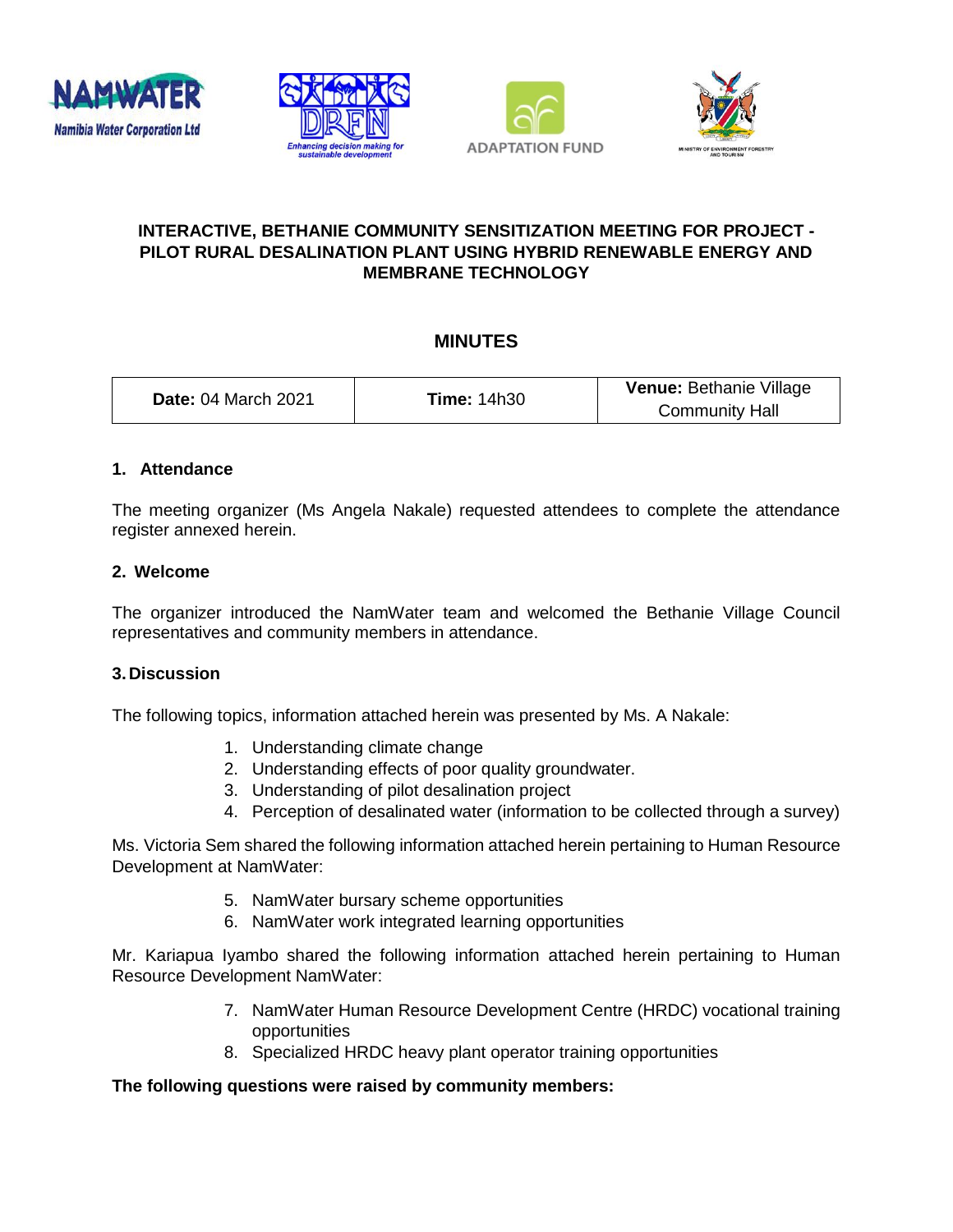







o *Question* (by Mr. Shapopi, local school teacher) – Why is there particular highlight on women being more affected by climate change than men?

*Answer –* it is by virtue of women being statistically more than men, more households are headed by women and, are more dependent on natural resources which are threatened by climate change. They are thus also effective agents to both mitigation and adaptation.

o *Question* (by Mr. Shapopi, local school teacher) – is there a water tariff increase expected with the development?

*Answer –* the purpose of the project was to collect and share information on the implemented technology for replication elsewhere in Namibia. Part of collection of information is through structured community perception surveys where 'water tariff' subject is touched on that will be carried out in the community.

o *Question* (attendee) – what are the VTC entry requirements for unskilled persons?

*Answer –* these vary based on course *(different requirements were explained).*

o *Question* (attendee) – Would a special intake for the VTC be considered for Bethanie residents?

*Answer – All interested parties are encouraged to apply as per requirements, there are not special cases or intakes, students are admitted based on assessments and meeting requirements.*

o *Question* (attendee) – Does NamWater have social responsibility towards admitting students to the VTC?

*Answer – No, there is not CSR toward admission at the center, normal process apply to the public*

*Comment –* Could NamWater notify the village council when internships are available so that it can be advertised locally?

*Answer-* Yes, NamWater can share via email if we are to be provided with contact details such as the Bethanie Village council.

### **4. Closure**

The Organizer thanked everybody who took part and requested for group photos (attached herein). The meeting ended 16:15

## **Minutes compiled by:**

Midler

 $\_$ 10.03.2021

**Angela Nakale (Meeting organizer) Date**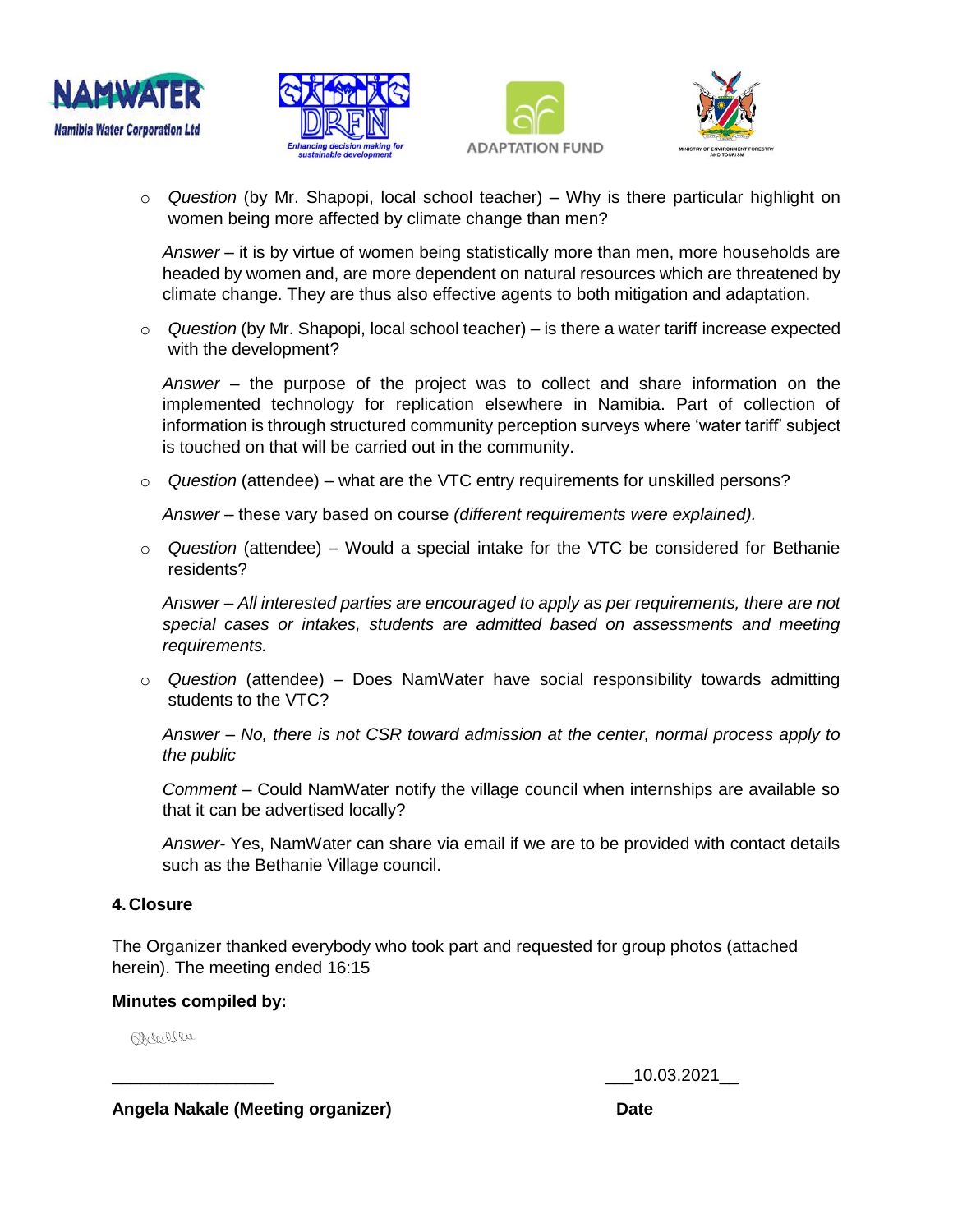







# **Annexure: Photos**



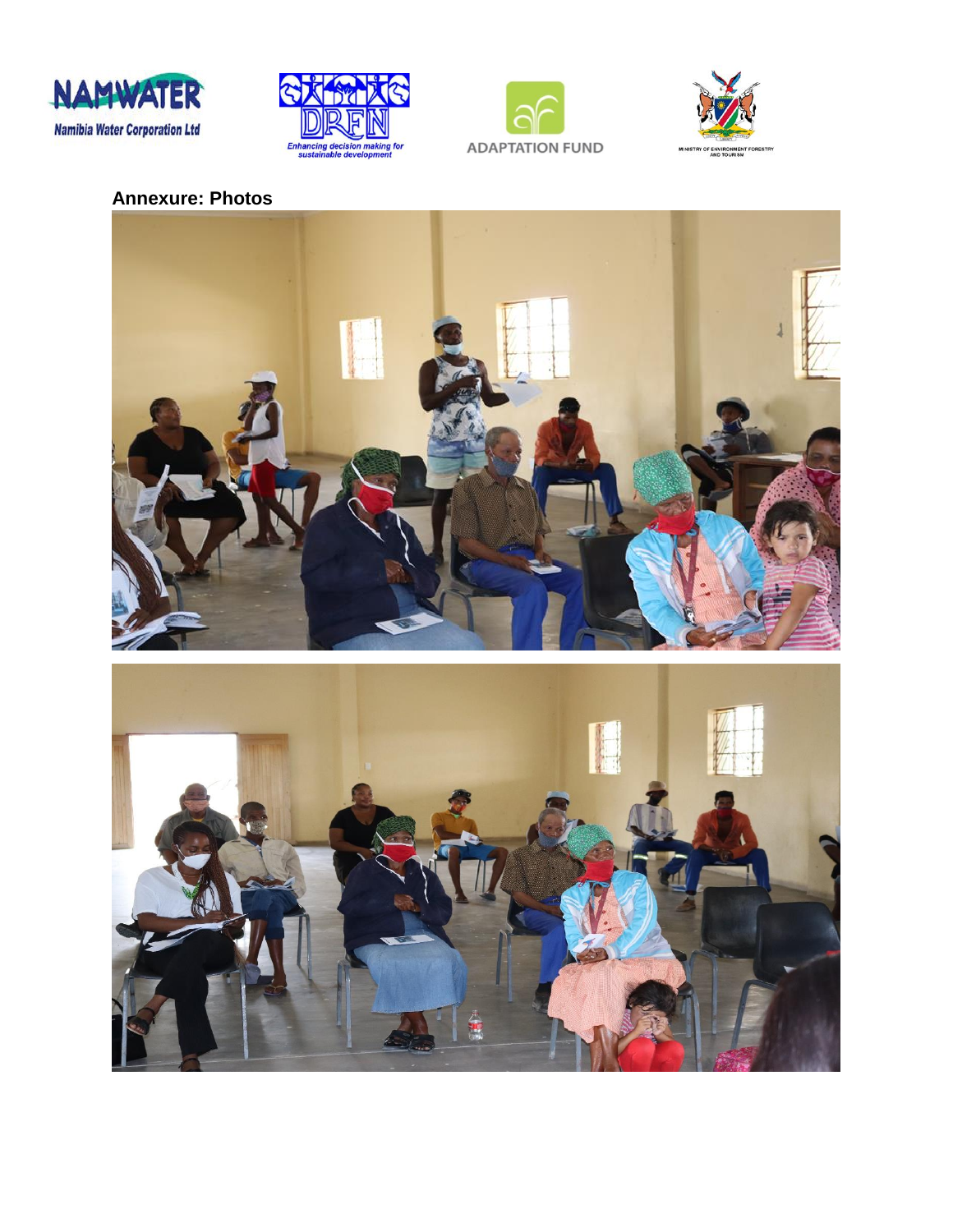